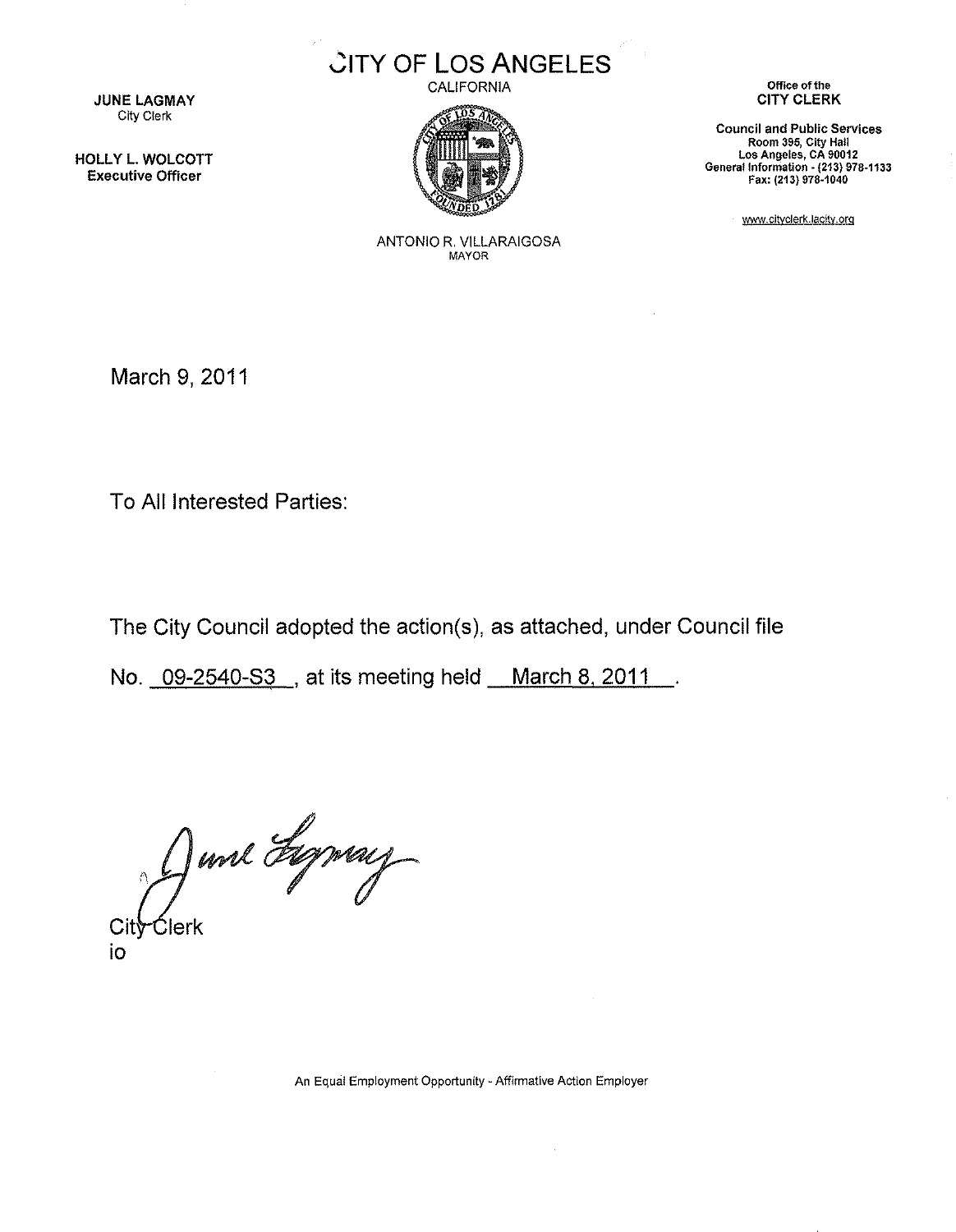SPECIAL<sup>1</sup>

09-2540-53

WHEREAS, the redevelopment of the Wilshire Grand Hotel will provide a host of meaningful benefits to the City of Los Angeles including the creation of new jobs, a significant financial contribution to the City's General Fund through new taxes, and multiple public infrastructure improvements; and

WHEREAS, this effort involves the development of a hotel and mixed-use project totaling approximately 2.5mil. sq. ft. located on a 3.2 acre site; the project includes 560 hotel rooms and/or hotel-condo units, 100 residential units and 1.5mil. sq. ft. of office space and 275,000 sq. ft. of amenity areas including retail, restaurants, spa, meeting rooms and fitness center and a one-fourth acre pedestrian plaza; and

WHEREAS, this project will contribute greatly to the continued development of the downtown area and the viability of the Convention Center and other downtown developments such as LA Live; and

WHEREAS, the City Planning Commission considered this matter on December 16, 2010 and approved the project as recommended by the Planning Department; and

WHEREAS, this project will result in many local and regional public benefits, including:

 $\triangleright$  It will be the first high-rise office building in downtown Los Angeles in more than 22 years.

• The project will be silver LEED certified .

 $\rightarrow$  The development agreement includes \$74 million in community benefits.

• New City tax revenues of \$22 million a year starting in 2015 .

 $\triangleright$  The creation of new jobs: 7,300 new construction jobs and 10,900 direct, indirect and induced permanent jobs, of which 9,700 will be net new jobs above what currently exists on the project site .

The developer will enter into a Project Labor Agreement and participate in existing apprenticeship programs for all the construction trades and for permanent hospitality jobs .

.. The developer will comply with the City's Jiving wage ordinance for non-retail entities within the project.

""The developer will provide a comprehensive Healthcare, Welfare and Severance agreement for the existing 480 Wilshire Grand hotel employees. And, the developer has agreed to a collective bargaining agreement that will be applicable to the new hotel.

 $\overrightarrow{r}$  The development agreement provides for solid infrastructure improvements: in phase one, the developer will provide approximately \$4 million to streetscape work and pedestrian improvements for six blocks on 7th St., and Wilshire Blvd. and in phase two the developer will provide an additional \$4 million.

• The developer will provide a mobility hub in the plaza area of 300 sq. ft. with free rent for three years. The space will accommodate bike parking, bike lockers, and shared bikes.

 $\mathbf F$ . The development agreement will require the developer to pay for the environmental review that will be necessary to create the Figueroa Corridor Supplemental Use District. Specifically, the developer will pay \$400,000 towards the environmental study and related costs.

The establishment of the Figueroa and Seventh Sign District will set standards and guidelines to improve the aesthetic environment, reduce visual blight associated with signage clutter, and regulate signage as part of the development of downtown Los Angeles.

The redeveloped Wilshire Grand hotel will contribute rooms to the Convention Center for long term 3-4 day conventions and will codify that arrangement through a room block agreement; and

WHEREAS, approval of this project has been part of a long and comprehensive process which has been in the public purview for over TWO YEARS and both the draft EIR as well as the Final EIR were circulated; there were only two appeals filed, one of which is from the developer and the other appeal has been appropriately responded to by the Planning Department in its Additional Responses to Connnents issued on February 18, 2011; and

WHEREAS, if this project is unable to proceed there will be significant harm to the public including:

- The current Wilshire Grand Hotel is losing money and would close absent this redevelopment.
- Its closing will result in a loss of jobs, loss of tax revenue, and a shuttered hotel and office building.

""The City would be sending the wrong message to potential investors and jeopardizing real economic development.

- ""The City is in urgent need of additional revenues and economic development; next year, the City is projecting a \$350 million deficit.
- The unemployment rate for Los Angeles County is 13% and in areas like South Los Angeles the unemployment rate is nearly double the average of the County; and